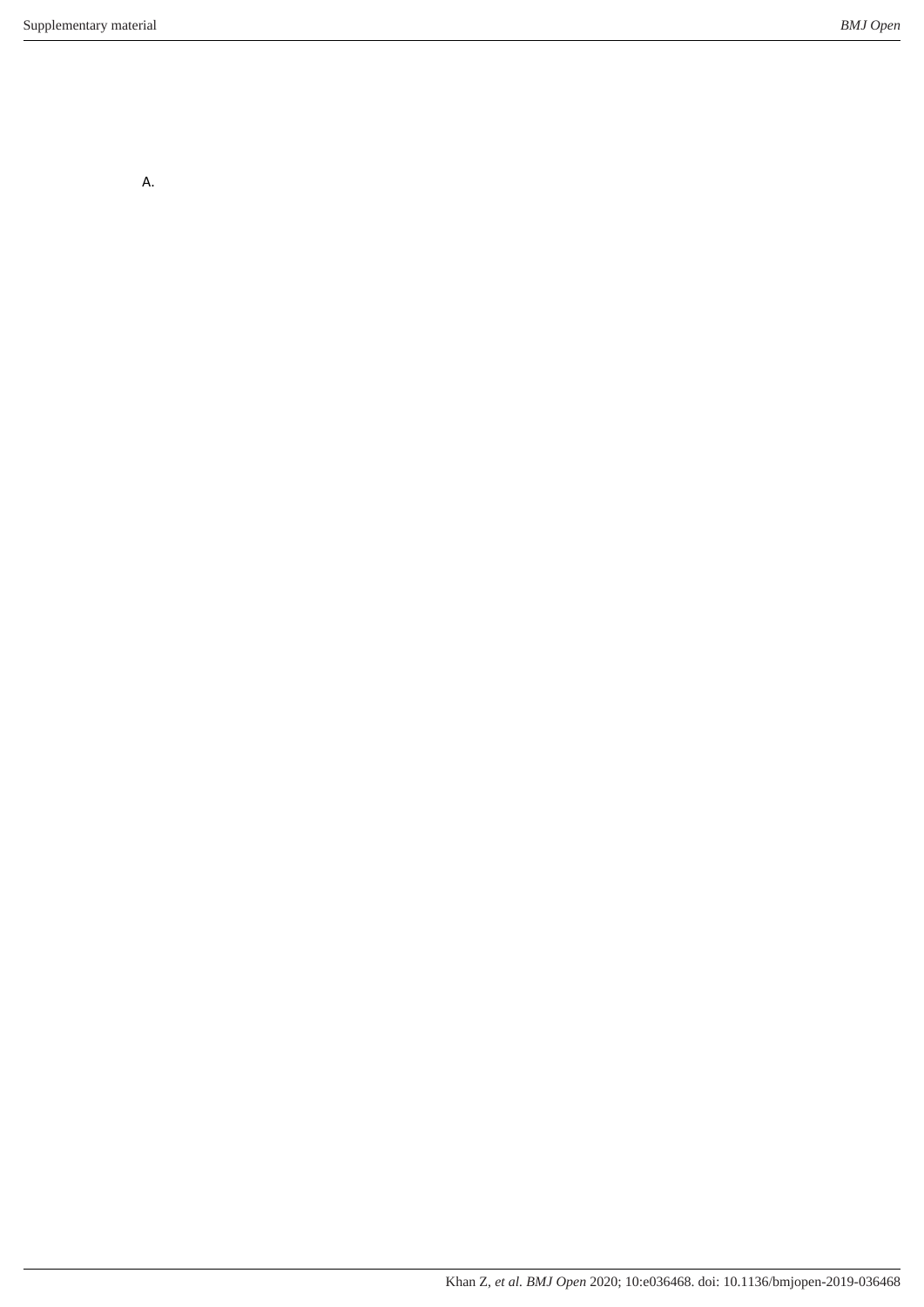# **ASTRA Sellers Study Field Protocol**

After selection of villages and enumeration blocks in rural and urban areas respectively through ASTRA sellers study sampling strategy, data collectors will be sent to these villages and enumeration blocks for mapping of the POS and collection of samples for In-House assessment. Following the is the field protocol for Mapping and Sample collection.

## *Inclusion criteria for POS*

A POS will be eligible for inclusion in the study if it sells any form of Smokeless Tobacco. The common types of tobacco POS that are eligible for our study include:

- a. General/departmental stores
- b. Petrol pump/gas station stores
- c. Beer or liquor stores
- d. *Paan* (betel-quid) shops
- e. Grocery stores
- f. Exclusive tobacco shops
- g. Discount shops
- h. Mobile vendors/carts
- i. Stationary carts
- j. Any Other \_\_\_\_\_\_\_\_\_\_\_\_\_\_\_. (Country teams can add specific POS not in the list)

The data collectors will ascertain the eligibility of an establishment by first inquiring about the availability of ST at that establishment and then proceeding for procurement of ST samples for the "In-house analysis" component of the study. Once they have established the POS as eligible, they will drop a pin on the Google Map as per the method used for "Mapping of POS".

### *Walking Protocol*

The data collector will observe the following guidelines to map the POS in villages and enumeration blocks.

### **A.** *When Map of the Roads is available*

- 1. Obtain the map of the specific area (Village/enumeration block) with all the primary roads marked on it.
- 2. Mark the geographic boundaries of that village/enumeration block on the map.
- 3. Number all the roads for identification and ease e.g. 1,2,….n
- 4. Identify the start point of each road as **"A"** and end point as **"B"**.
- 5. Start from point **A** of the road No.1, and map all the POS available on both sides of the road until you reach point **B** of the road.
- 6. Repeat the process until all the roads are covered.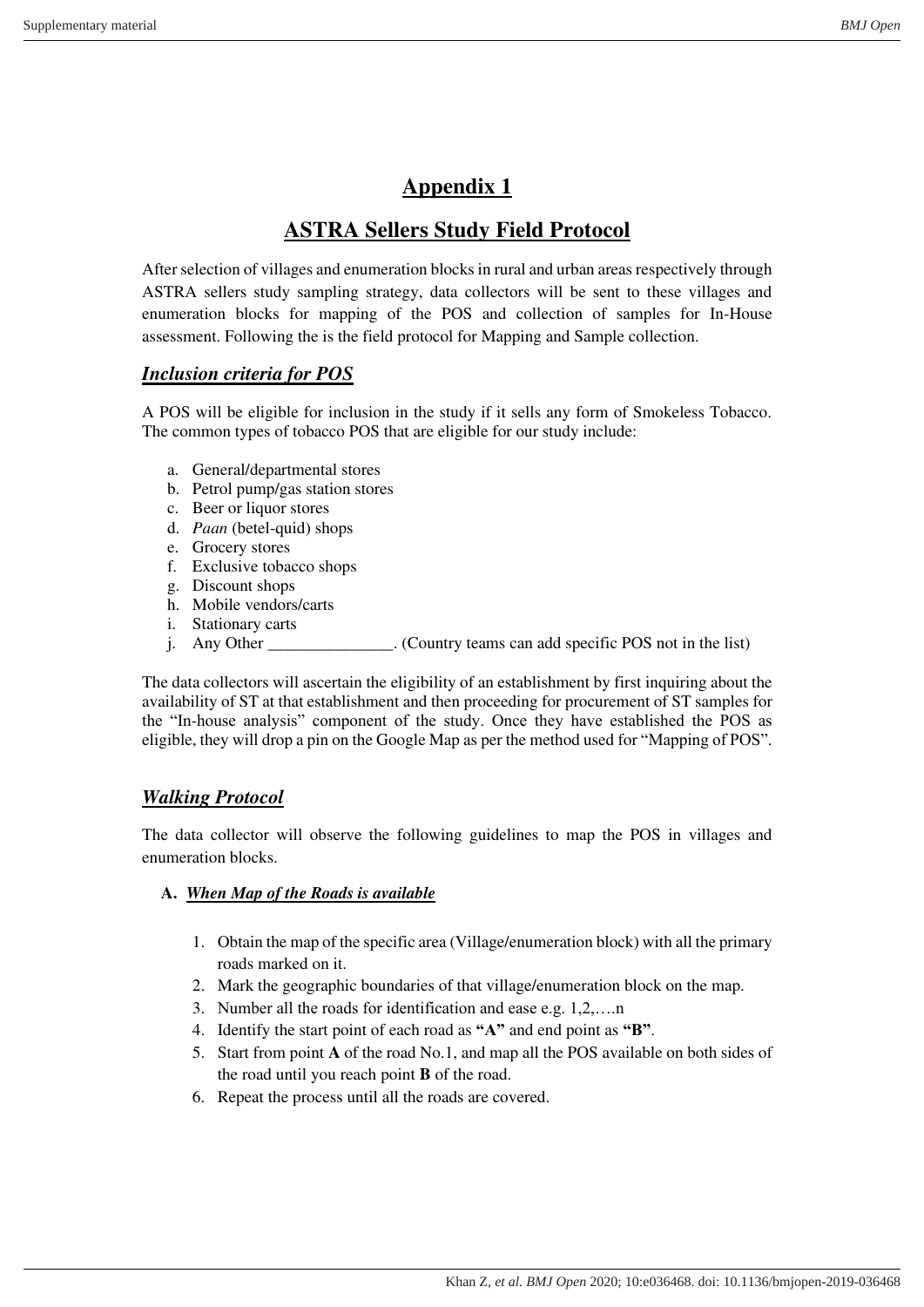7. While mapping the POS at each road ask the shopkeepers for POS away from the roads. Visit those POS and map them.

## **B.** *When Map of the Roads is not available*

- 1. Identify the geographic boundaries of the village or enumeration block on the map.
- 2. Identify and mark all the primary roads on the map with the help of key informants.
- 3. Number all the roads for identification and ease e.g. 1,2,….n
- 4. Identify the start point of each road as **"A"** and end point as **"B"**.
- 5. Start from point **A** of the road No.1, and map all the POS available on both sides of the road until you reach point **B** of the road.
- 6. Repeat the process until all the roads are covered.
- 7. While mapping the POS at each road ask the shopkeepers for POS away from the roads. Visit those POS and map them.

### Notes:

- In case if the shop is closed, and you suspect that it as a ST POS, map it by standing at the door of the shop. Mention in the comments as "closed".
- In case of mobile vendor/carts, map at the location where you find them.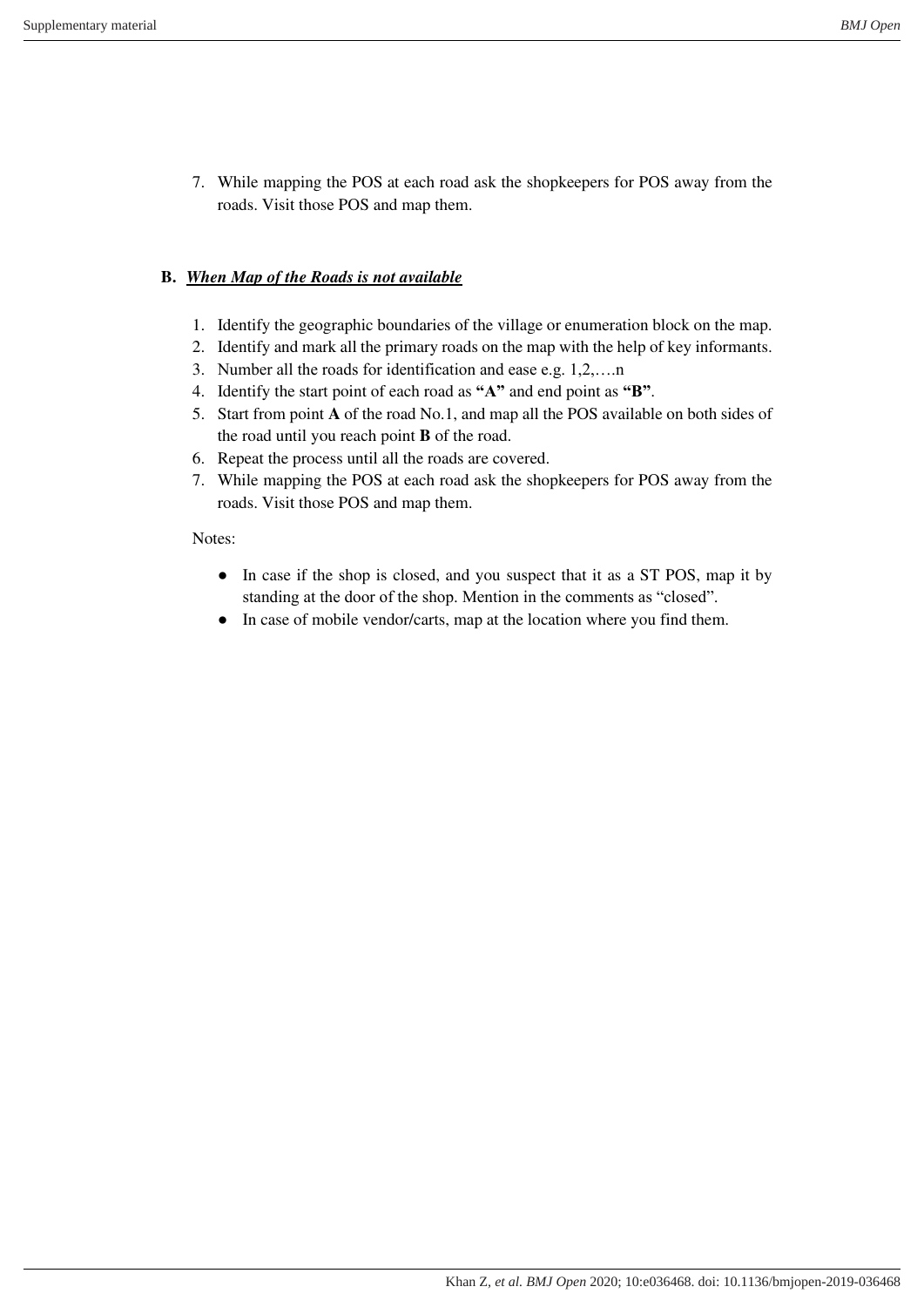### *Mapping of POS*

Since this component uses Images from **Google Maps**, it cannot be published. The authors are willing to share the detailed method upon request.

## *Purchase of Products*

Data collectors will be sent in pairs to map the POS. Arriving at the first shop one data collector will purchase the products and another one will map the shop;

- 1. The purchaser will visit the counter and ask for all the available brands of following smokeless tobacco (ST) products.
	- a) Naswar
	- b) Paan/ Betel Quid
	- c) Gutka
	- d) Tobacco Gum
	- e) Gul
	- f) Snus
	- g) Zarda
	- h) Nasal Snuff
	- i) Khaini
	- j) Others\_\_\_\_\_\_\_\_\_\_(Country Specific)

Complete **unique packs sample** by purchasing all unique smokeless tobacco packs available. **Unique Pack Definition:** any pack with at least one difference in an exterior feature of the pack including: size, brand name, presentation, colors, packaging material (i.e. hard, soft, tin), and inclusion of a promotional item.

- a. Face the counter and request to purchase one of each unique ST pack.
- b. Capture the price of each pack. Place a sticker on the back of the pack and record the price on the sticker.
	- i. For retailers where the price is not given, do not request nor accept a reduced price if the vendor offers a discount due to the large quantity being purchased.
- c. Ask the shopkeeper to confirm that one of each ST pack they sell has been acquired and purchase any additional packs identified.
- d. Also acquire one of the most commonly sold cigarette pack. Put a price tag on the pack. If cigarette packs is not available with the shop, continue with the process.
- e. Place the packs in a zip lock bag. Pay for the entire purchase and retain a receipt to submit for reimbursement.
	- i. Record on the receipt the ID of the area and shop, number of packs purchased, total price of the purchase, and date.
	- ii. If the retailer does not provide receipts use a page and record the information listed above. Put the page along with the packs in a zip lock bag and write the area and the shop ID on the bag with a permanent marker.
- f. Move to the next shop and ask for ST products other than purchased at previous shop.
- g. Put stickers, write price, put in zip lock bag and put the IDs.
	- i. If unique packs, other than previously purchased, are not available then move to the next shop.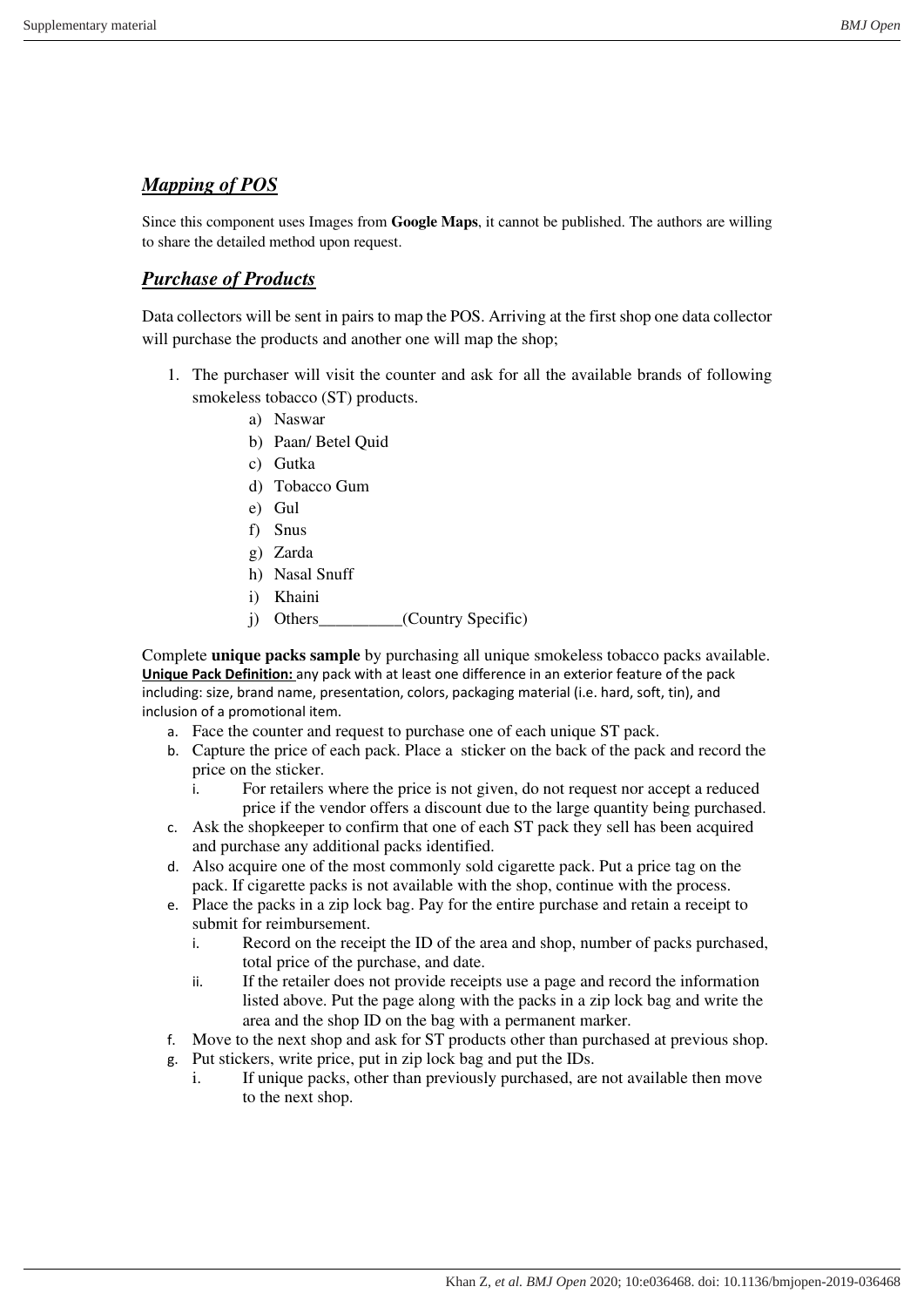As **two or more teams** will be collecting data simultaneously at **different locations**. Each team will purchase the available ST products. During **In-house assessment** of the products **duplication** will be removed.

**Coding** of each unique product will be done during In-House assessment.

In case if the shop is closed, no consent is given, do not sell STor do not sell ST to strangers, move to the next shop. Ask each shop for new products. If you find a new product, purchase and label it. Otherwise, don't buy duplicate product brands.

### *Equipment needed for field collection*

| Shoulder Bags (For carrying products) | Rubber bands    |
|---------------------------------------|-----------------|
| Zip Lock Bags                         | <b>Stickers</b> |
| Pens                                  | Cash            |
| <b>Writing Pads</b>                   | <b>Umbrella</b> |

### *Data entry*

An excel sheet will be given to the Data collectors. This sheet will contain information regarding the mapping of POS. It will be filled by Data collectors accordingly and will be submitted to the field supervisors on daily basis.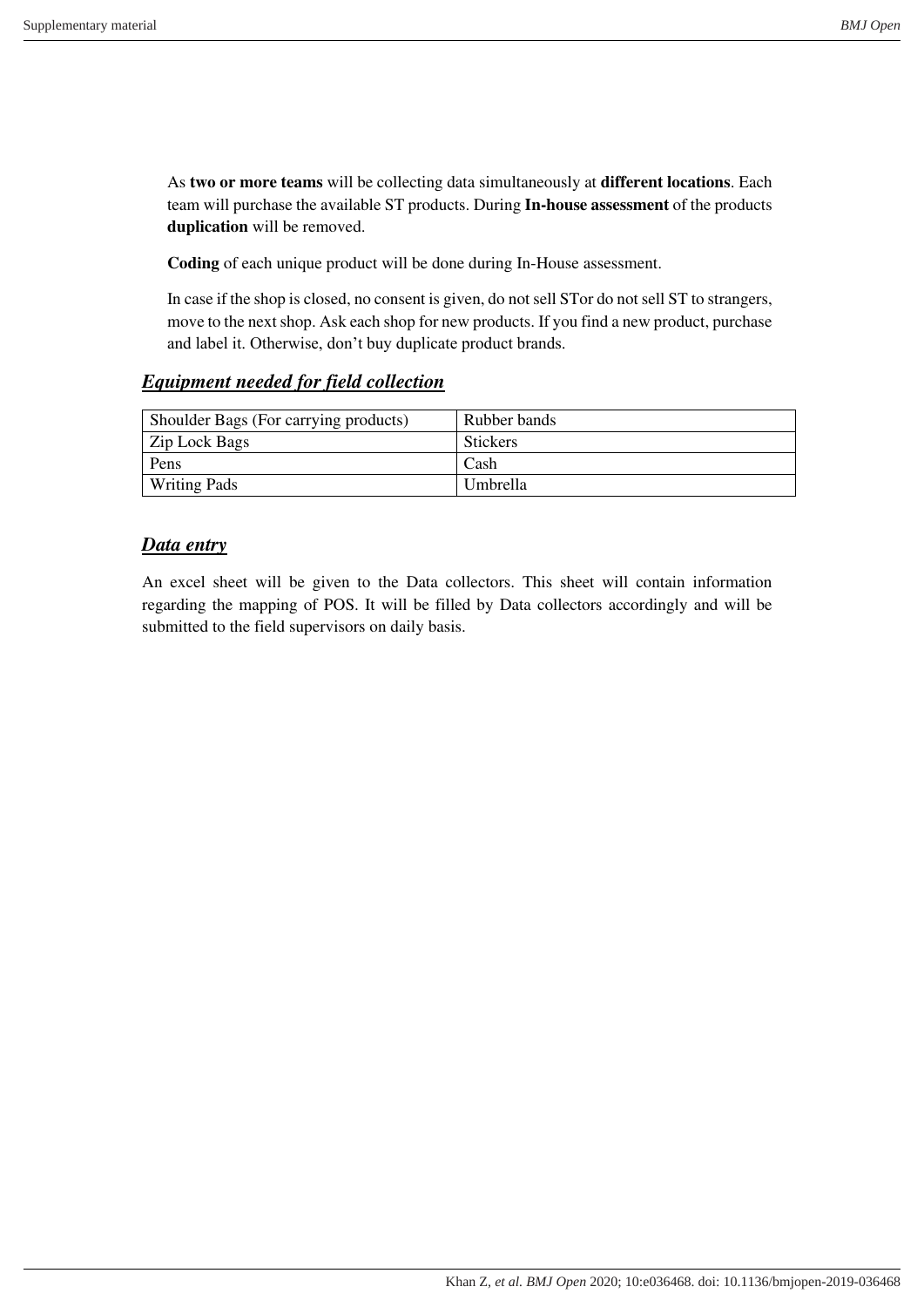### **Data fields for the digital ASTRA SLT product inventory form\***

**a)** Study site**\_\_\_\_\_\_\_\_** (P1- P2 )(B1-B2) (I1-I2) **b**) Product Type  $(01-18)$ **c)** Product unique ID\_\_\_\_\_\_\_\_\_\_\_\_\_\_\_\_ (Study site/Product Type/product number) **d**) Name of brand **E.g. Bacha Naswar, JM Gutka ………….. e)** Packaged **\_\_\_\_\_\_\_\_\_\_\_\_\_\_\_\_\_\_\_\_** (Yes/No) **f**) Hard/soft pack/sachet (coding 1-4, 4 for other) **g**) Country of make\_\_\_\_\_\_\_\_\_\_\_\_\_\_\_ (coding  $0 -195$ ) ( $0 =$  Unknown) **h)** Price (in local currency)\_\_\_\_\_\_\_\_\_\_\_\_\_\_\_\_\_ (number) **i**) Type of product \_\_\_\_\_\_\_\_\_\_\_(coding 1-18, 18 for other) **j**) Analyses status (Yes/No) **k**) Price mentioned on pack (Yes/No) **l)** Tax detail mentioned on pack\_\_\_\_\_\_\_\_\_\_\_\_\_\_\_(Yes/No) If yes **m)** How much amount has been mentioned \_\_\_\_\_\_\_\_\_\_\_

\*Adapted from the TPackSS online product inventory/registration form, available at <https://globaltobaccocontrol.org/tpackss/>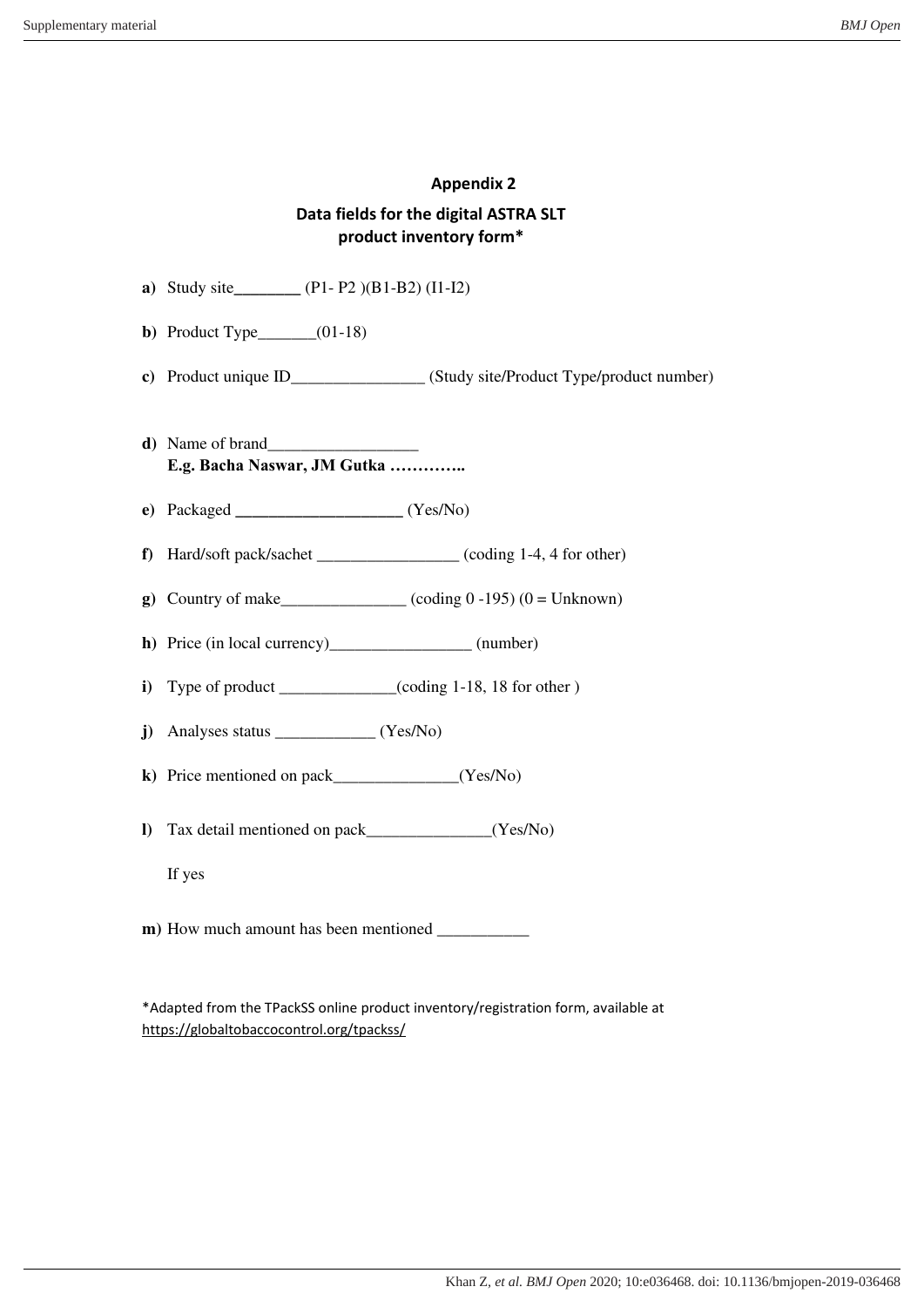| <b>PACKAGING</b><br>&<br>1.<br><b>LABELLING</b><br>$(Yes = 1, No = 0)$            | Cigarettes | Cigar/ Cigarillo | Beedi | Hukaah/shees | Naswar | Gutka | <b>Betel</b><br>Paan/ | Tobacco Gum | Mawah | Zarda | $\overline{d}$ | Snus | Nasal Snuff | Khaini | Others |
|-----------------------------------------------------------------------------------|------------|------------------|-------|--------------|--------|-------|-----------------------|-------------|-------|-------|----------------|------|-------------|--------|--------|
| <b>Brand Name</b><br>a)                                                           |            |                  |       |              |        |       |                       |             |       |       |                |      |             |        |        |
| of<br>the<br>Name<br>b)<br>manufacturer only                                      |            |                  |       |              |        |       |                       |             |       |       |                |      |             |        |        |
| Address of<br>c)<br>the<br>manufacturer only                                      |            |                  |       |              |        |       |                       |             |       |       |                |      |             |        |        |
| Name & Address<br>d)<br>of<br>the<br>manufacturer                                 |            |                  |       |              |        |       |                       |             |       |       |                |      |             |        |        |
| listed<br>Contents<br>e)<br>(Yes/No)                                              |            |                  |       |              |        |       |                       |             |       |       |                |      |             |        |        |
| Weight<br>f)<br>per<br>content is given<br>(Yes/No)                               |            |                  |       |              |        |       |                       |             |       |       |                |      |             |        |        |
| Country of Origin<br>g)                                                           |            |                  |       |              |        |       |                       |             |       |       |                |      |             |        |        |
| Statements<br>h)<br>of<br>health claims                                           |            |                  |       |              |        |       |                       |             |       |       |                |      |             |        |        |
| of<br>Statements<br>i)<br>harm e.g. harm to<br>babies<br>in<br>the<br>womb.       |            |                  |       |              |        |       |                       |             |       |       |                |      |             |        |        |
| health<br>Written<br>j)<br>warnings (Yes/No)                                      |            |                  |       |              |        |       |                       |             |       |       |                |      |             |        |        |
| The language of<br>k)<br>health<br>claims,<br>Harm, Warnings (if<br>No skip to k) |            |                  |       |              |        |       |                       |             |       |       |                |      |             |        |        |
| Regional<br>T.<br>language                                                        |            |                  |       |              |        |       |                       |             |       |       |                |      |             |        |        |
| ΙΙ.<br>National<br>language                                                       |            |                  |       |              |        |       |                       |             |       |       |                |      |             |        |        |
| English<br>Ш.                                                                     |            |                  |       |              |        |       |                       |             |       |       |                |      |             |        |        |
| IV.<br>Another                                                                    |            |                  |       |              |        |       |                       |             |       |       |                |      |             |        |        |
| foreign                                                                           |            |                  |       |              |        |       |                       |             |       |       |                |      |             |        |        |
| language                                                                          |            |                  |       |              |        |       |                       |             |       |       |                |      |             |        |        |
| Pictorial<br>Health<br>I)                                                         |            |                  |       |              |        |       |                       |             |       |       |                |      |             |        |        |
| warning                                                                           |            |                  |       |              |        |       |                       |             |       |       |                |      |             |        |        |
| (Yes/No)(if<br>No<br>then skip to "m")                                            |            |                  |       |              |        |       |                       |             |       |       |                |      |             |        |        |
| The proportion of package does it cover<br>m)                                     |            |                  |       |              |        |       |                       |             |       |       |                |      |             |        |        |
| 25%<br>Ι.                                                                         |            |                  |       |              |        |       |                       |             |       |       |                |      |             |        |        |
|                                                                                   |            |                  |       |              |        |       |                       |             |       |       |                |      |             |        |        |

## **Appendix 3 In-house assessment of SLT products tool\* (Adapted from TAPS guidelines)**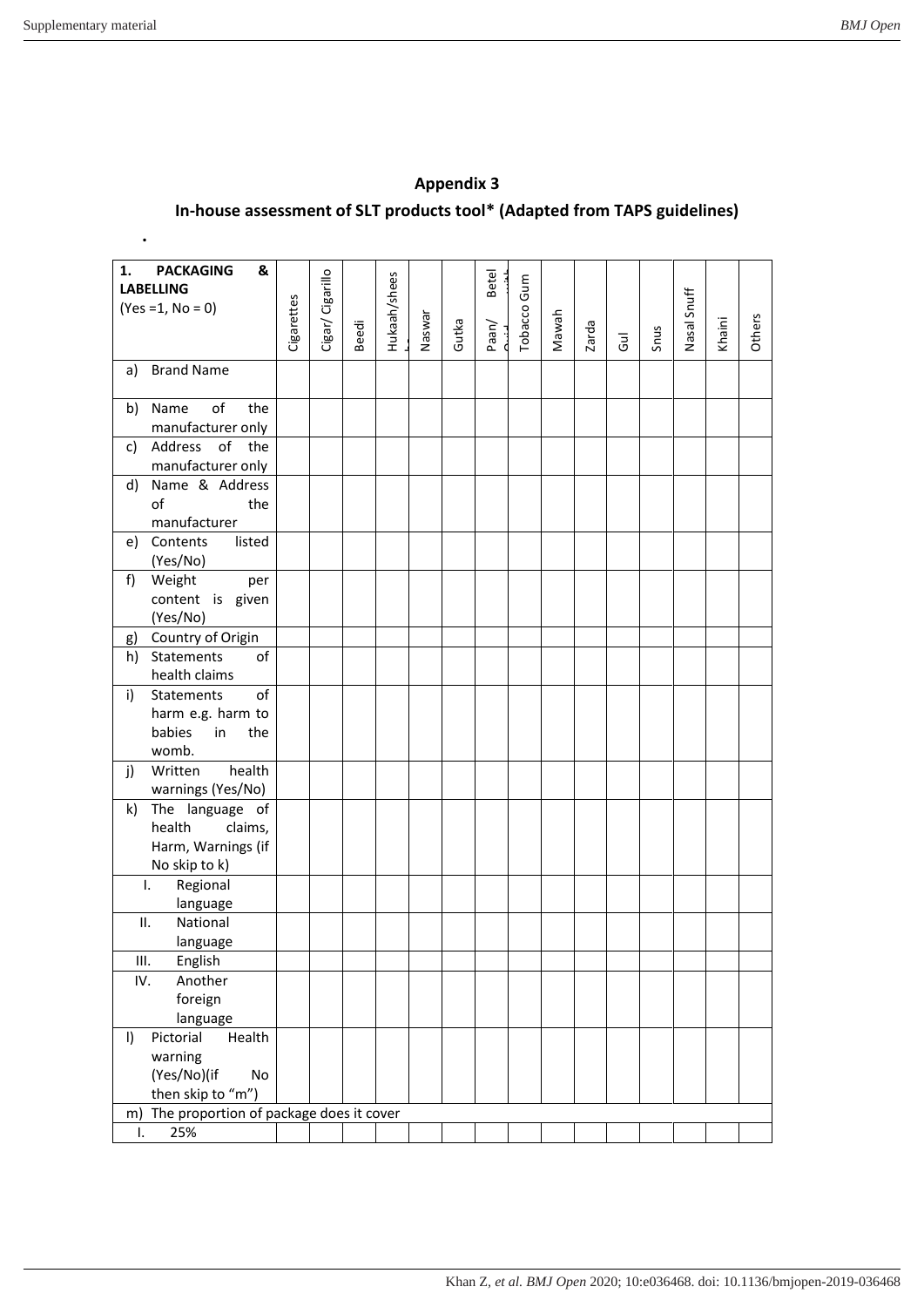| ΙΙ.                                     | 50%                                                                                                                                                 |  |  |  |  |  |  |  |  |
|-----------------------------------------|-----------------------------------------------------------------------------------------------------------------------------------------------------|--|--|--|--|--|--|--|--|
| III.                                    | 75%                                                                                                                                                 |  |  |  |  |  |  |  |  |
| IV.                                     | 100%                                                                                                                                                |  |  |  |  |  |  |  |  |
| n)<br>packaging<br>(Yes/No)             | Provision of quit<br>information<br>on                                                                                                              |  |  |  |  |  |  |  |  |
| o)<br>specific<br><b>as</b><br>details) | Use of culturally<br>references (such<br>special<br>images, symbols,<br>or colours, etc.)<br>(see your law or<br>speak to local<br>for<br>advocates |  |  |  |  |  |  |  |  |
| Presence<br>p)                          | of<br>double packs                                                                                                                                  |  |  |  |  |  |  |  |  |
| q)<br>suggest                           | Use of words that<br>added<br>flavour (Yes/no)                                                                                                      |  |  |  |  |  |  |  |  |
| r)                                      | Use of words that<br>suggest reduced<br>strength (Yes/no)                                                                                           |  |  |  |  |  |  |  |  |

| <b>AND</b><br><b>PRICE</b><br>2.<br><b>TAXATION</b><br>$(Yes = 1, No = 0)$ | Cigarettes | Cigar/ Cigarillo | <b>Beedhi</b> | Hukaah/sheesha | Naswar | Gutka | Betel Quid<br>Paan/ | Tobacco Gum | Mawah | Zarda | Gul | Snus | Nasal Snuff | Khaini | <b>Others</b> |
|----------------------------------------------------------------------------|------------|------------------|---------------|----------------|--------|-------|---------------------|-------------|-------|-------|-----|------|-------------|--------|---------------|
| In what form is the product sold?                                          |            |                  |               |                |        |       |                     |             |       |       |     |      |             |        |               |
| Loosely sold?<br>a)                                                        |            |                  |               |                |        |       |                     |             |       |       |     |      |             |        |               |
| Loose, Mixed with<br>b)<br>products<br>other<br>(custom made)              |            |                  |               |                |        |       |                     |             |       |       |     |      |             |        |               |
| Packaged<br>c)<br>or<br>wrapped<br>by<br>the<br>retailer                   |            |                  |               |                |        |       |                     |             |       |       |     |      |             |        |               |
| Pre-packaged<br>d)<br>by<br>manufacturer                                   |            |                  |               |                |        |       |                     |             |       |       |     |      |             |        |               |
| If pre-packed then in the form of<br>e)                                    |            |                  |               |                |        |       |                     |             |       |       |     |      |             |        |               |
| Packet<br>I.                                                               |            |                  |               |                |        |       |                     |             |       |       |     |      |             |        |               |
| ΙΙ.<br>Tin                                                                 |            |                  |               |                |        |       |                     |             |       |       |     |      |             |        |               |
| <b>Bottle</b><br>Ш.                                                        |            |                  |               |                |        |       |                     |             |       |       |     |      |             |        |               |
| IV.<br>Can                                                                 |            |                  |               |                |        |       |                     |             |       |       |     |      |             |        |               |
| Sachet<br>V.                                                               |            |                  |               |                |        |       |                     |             |       |       |     |      |             |        |               |
| VI.<br>Box                                                                 |            |                  |               |                |        |       |                     |             |       |       |     |      |             |        |               |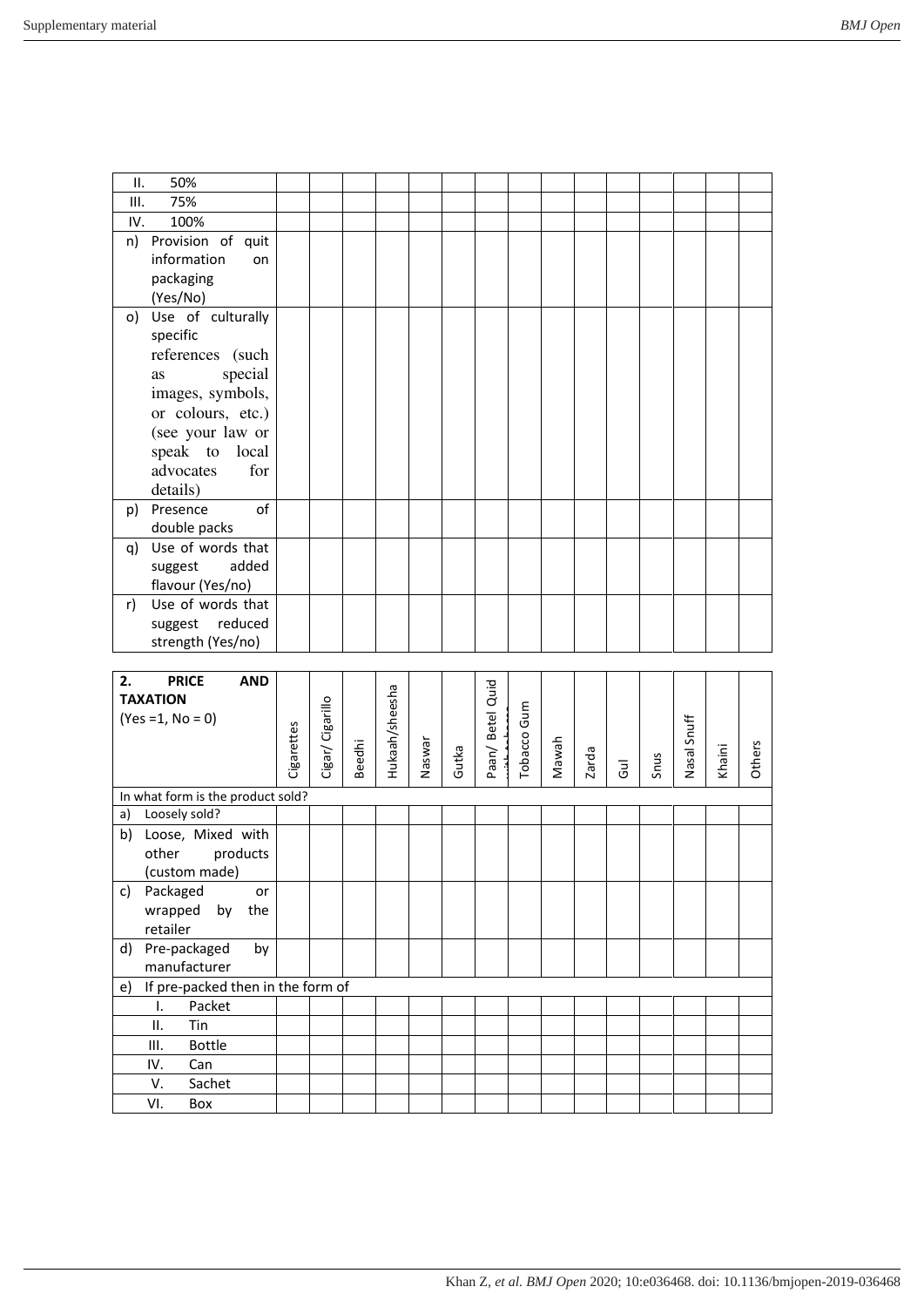| If<br>VII.<br>other<br>please<br>specify |  |  |  |  |  |  |  |
|------------------------------------------|--|--|--|--|--|--|--|
| With<br>VIII.<br>branding                |  |  |  |  |  |  |  |
| The minimum unit<br>f)<br>of sale        |  |  |  |  |  |  |  |
| By quantity<br>ı.                        |  |  |  |  |  |  |  |
| By weight<br>Ш.                          |  |  |  |  |  |  |  |
| Price of<br>Unit<br>g)<br>customer pays  |  |  |  |  |  |  |  |
| h)<br>Price of Unit retailer<br>pays     |  |  |  |  |  |  |  |

\*this is the general tool. Countries are allowed to add any country specific provisions into the items.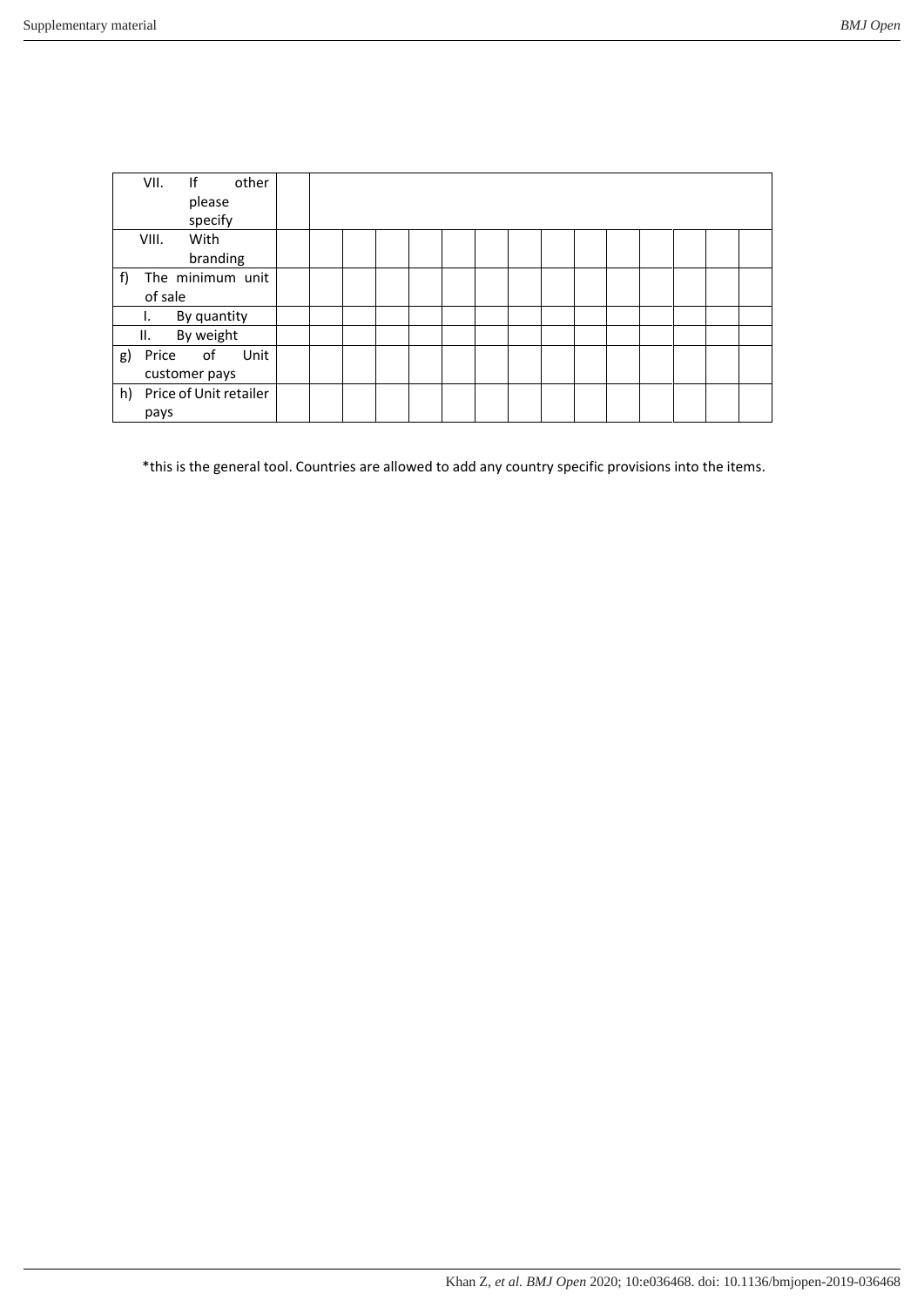## **Appendix 4 POS observation tool**

### **ASTRA - POINT OF SALE OBSERVATION TOOL (Adapted from STARS)**

| 1. | Date of visit: $/$ /<br>Start Time: :                                      | End Time: : |
|----|----------------------------------------------------------------------------|-------------|
|    |                                                                            |             |
| 3. | Point of Sale ID: / (Study site code/serial number)                        |             |
|    | 4. Store Type: (Choose one)                                                |             |
|    | General/Departmental Store<br>a)                                           |             |
|    | Petrol pump/Gas station store<br>b)                                        |             |
|    | Beer or Liquor store<br>c)                                                 |             |
|    | d)<br>Grocery store                                                        |             |
|    | e)<br>Exclusive Tobacco shop                                               |             |
|    | f)<br>Tea Stall                                                            |             |
|    | Mobile cart<br>g)                                                          |             |
|    | h)<br>Stationary cart                                                      |             |
|    | i)<br>Other (specify e.g. Discount                                         |             |
|    | shop):                                                                     |             |
| 5. | Can you survey this store? [If not, then select an option below and STOP.] |             |
|    | a) Yes, I can                                                              |             |
|    | b)<br>No, store does not exist                                             |             |
|    | No, store is closed<br>C)                                                  |             |
|    | d)<br>No, environment unsafe for me                                        |             |
|    | No, asked to leave before completing the survey<br>e)                      |             |
|    | f)<br>Other                                                                |             |
|    | (specify):                                                                 |             |

**SECTION 1: OBSERVATION (POS display for mobile or stationary cart should be considered exterior)** 

#### **6. EXTERIOR**

| Are there any point-<br>of-sale displays of<br>tobacco<br>the<br>products <b>OUTSIDE</b><br>the shop?<br>$(Yes = 1, No = 0)$ | Cigarettes | Cigarillo<br>Cigar/ | Beedi | Hukaah/sheesha | Naswar | Gutka | Quid<br><b>Betel</b><br>Paan/ | Gum<br><b>Tobacco</b> | Mawah | Zarda | $\overline{5}$ | Snus | Snuff<br>5a<br>ğ | Khaini | S<br>Others |
|------------------------------------------------------------------------------------------------------------------------------|------------|---------------------|-------|----------------|--------|-------|-------------------------------|-----------------------|-------|-------|----------------|------|------------------|--------|-------------|
| a) Shelf edging                                                                                                              |            |                     |       |                |        |       |                               |                       |       |       |                |      |                  |        |             |
| b) Dummy packs                                                                                                               |            |                     |       |                |        |       |                               |                       |       |       |                |      |                  |        |             |
| c) Display packs                                                                                                             |            |                     |       |                |        |       |                               |                       |       |       |                |      |                  |        |             |
| d) Display stands                                                                                                            |            |                     |       |                |        |       |                               |                       |       |       |                |      |                  |        |             |
| e) Any other types of<br>advertising?                                                                                        |            |                     |       |                |        |       |                               |                       |       |       |                |      |                  |        |             |

- **7.** Is the point of sale vendor within \_\_\_\_\_\_\_\_\_ meter (average distance) vicinity of any educational institution?
- **8.** Does store display a health warning sign (OUTSIDE) against tobacco use? (If No skip to 9) Products Written Graphical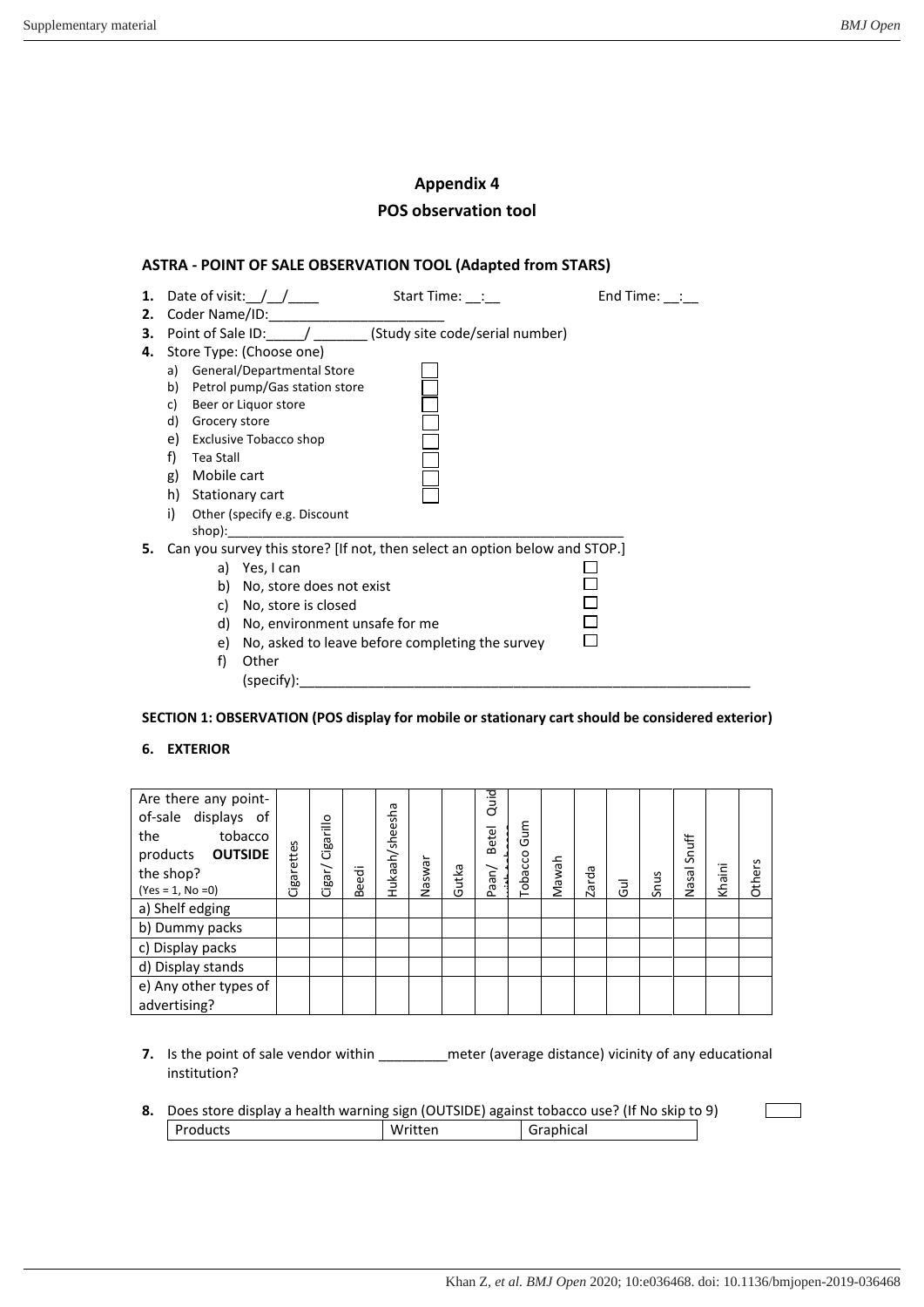$\overline{\phantom{a}}$ 

| Smoking tobacco         |  |
|-------------------------|--|
| Smokeless Tobacco<br>b) |  |

#### **INTERIOR**

- **9.** Does the store have a pharmacy counter? (Yes = 1, No = 0)
- 10. Does store display a health warning sign (INSIDE) against tobacco use? (If No skip to 11)

| Products          | Written | Graphical |
|-------------------|---------|-----------|
| Smoking tobacco   |         |           |
| Smokeless Tobacco |         |           |

|    | 11.                                                                                                                                                                                                                                         |            |                  |       |                |        |       |                     |             |       |       |                |      |             |        |        |
|----|---------------------------------------------------------------------------------------------------------------------------------------------------------------------------------------------------------------------------------------------|------------|------------------|-------|----------------|--------|-------|---------------------|-------------|-------|-------|----------------|------|-------------|--------|--------|
|    | Are there any point-<br>of-sale displays of<br>the<br>tobacco<br>products INSIDE the<br>shop?<br>$(Yes = 1, No = 0)$<br>a) Shelf edging<br>b) Dummy packs<br>c) Display packs<br>d) Display stands<br>e) Any other types of<br>advertising? | Cigarettes | Cigar/ Cigarillo | Beedi | Hukaah/sheesha | Naswar | Gutka | Quid<br>Paan/ Betel | Tobacco Gum | Nawah | Zarda | $\overline{5}$ | Snus | Nasal Snuff | Khaini | Others |
|    | 12.                                                                                                                                                                                                                                         |            |                  |       |                |        |       |                     |             |       |       |                |      |             |        |        |
|    | <b>PRODUCTS</b><br><b>OBSERVATION</b><br>$(Yes = 1, No = 0)$                                                                                                                                                                                | Cigarettes | Cigar/ Cigarillo | Beedi | Hukaah/sheesha | Naswar | Gutka | Paan/ Betel Quid    | Tobacco Gum | Mawah | Zarda | Gul            | Snus | Nasal Snuff | Khaini | Others |
| a) | Sold here?                                                                                                                                                                                                                                  |            |                  |       |                |        |       |                     |             |       |       |                |      |             |        |        |
| b) | Visible                                                                                                                                                                                                                                     |            |                  |       |                |        |       |                     |             |       |       |                |      |             |        |        |
| c) | Loosely sold here?                                                                                                                                                                                                                          |            |                  |       |                |        |       |                     |             |       |       |                |      |             |        |        |
| d) | Loose, mixed with<br>other<br>products<br>(custom made)                                                                                                                                                                                     |            |                  |       |                |        |       |                     |             |       |       |                |      |             |        |        |
| e) | Product within 1 feet<br>of<br>range<br>confectionaries,<br>toys, candy, gum,<br>slushy/soda<br>machines, or<br>ice<br>cream?                                                                                                               |            |                  |       |                |        |       |                     |             |       |       |                |      |             |        |        |
| f) | Products within 3                                                                                                                                                                                                                           |            |                  |       |                |        |       |                     |             |       |       |                |      |             |        |        |
|    | feet range of floor?<br>price                                                                                                                                                                                                               |            |                  |       |                |        |       |                     |             |       |       |                |      |             |        |        |
| g) | Any<br>promotions/Credit?                                                                                                                                                                                                                   |            |                  |       |                |        |       |                     |             |       |       |                |      |             |        |        |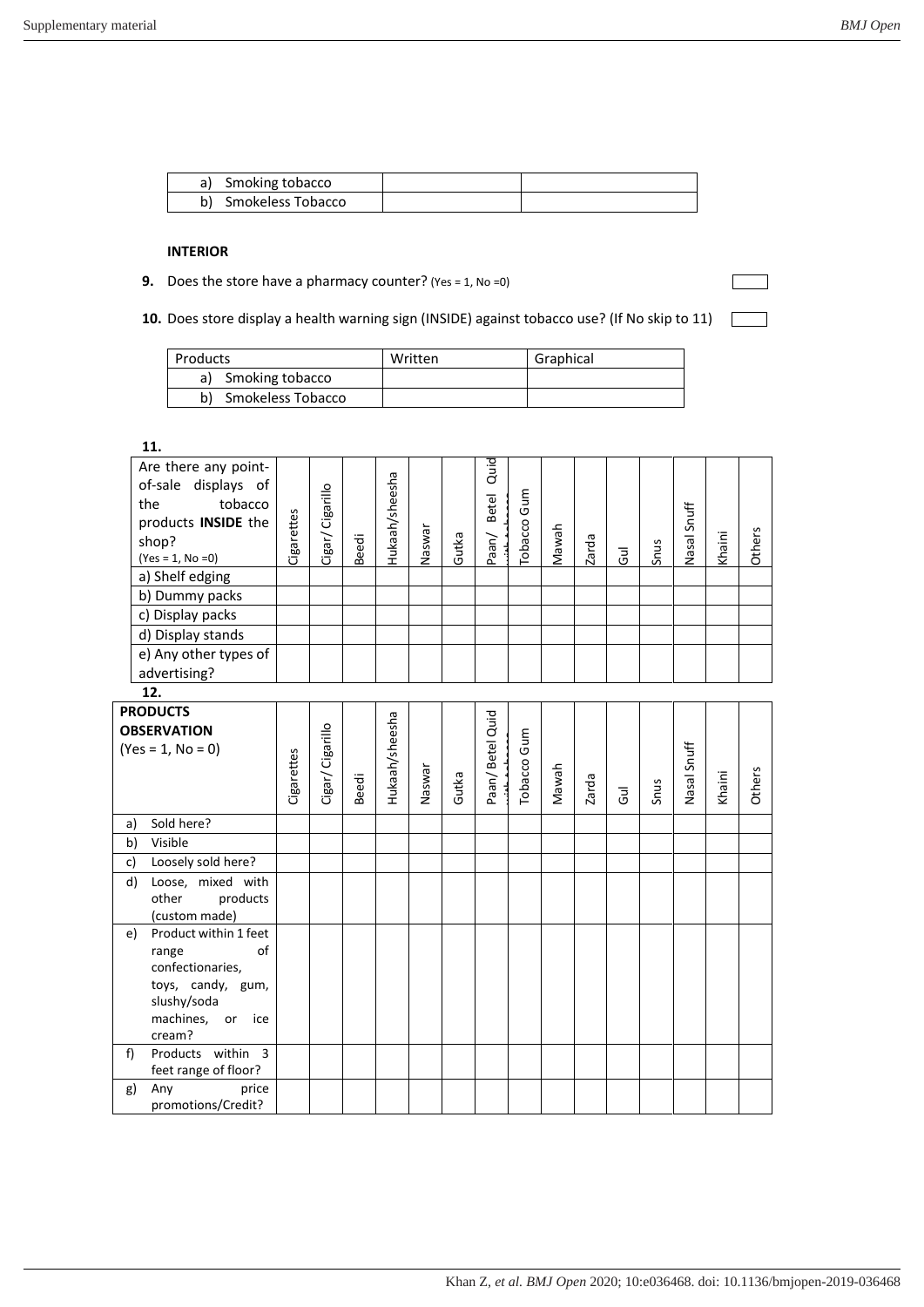|  | h) Cross-product<br>promotion with<br>tobacco? (Give any<br>related<br>other<br>product free<br>on<br>purchase of the<br>mentioned product) |  |  |  |  |  |  |  |  |  |  |  |  |  |  |
|--|---------------------------------------------------------------------------------------------------------------------------------------------|--|--|--|--|--|--|--|--|--|--|--|--|--|--|
|--|---------------------------------------------------------------------------------------------------------------------------------------------|--|--|--|--|--|--|--|--|--|--|--|--|--|--|

### **13. SALES TO/BY MINORS\***

|    | $(Yes = 1, No = 0)$                                                                                | <b>Smoking</b><br>tobacco | <b>Smokeless</b><br>tobacco |
|----|----------------------------------------------------------------------------------------------------|---------------------------|-----------------------------|
| a) | Did you observe any sales assistants under the age of 18 years<br>in the POS?                      |                           |                             |
| b) | If yes, what are their expected ages? Please list.                                                 |                           |                             |
|    | Did you observe the vendor was selling any tobacco product to<br>young people under the age of 18? |                           |                             |

If you observe sale of ST to/or by a potential minor please make an effort to ask their age for confirmation.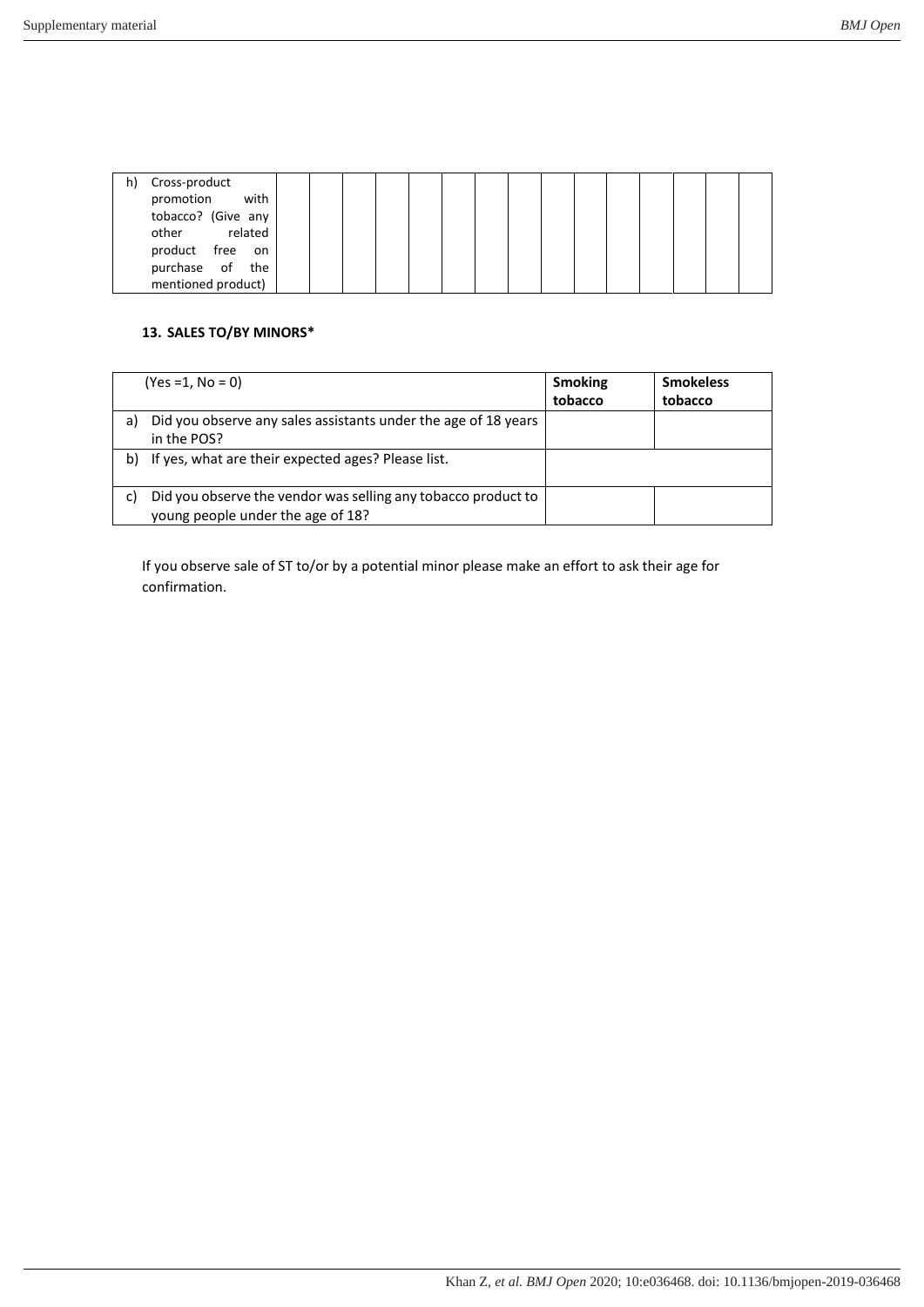## **POS vendor interview tool**

(The products in the columns and their unit of sales will be revised after the inventory study)

| 14. PRICES & Sale                                           | Cigarettes                 | Cigarillo<br>Cigar/ | <b>Beedhi</b> | Hukaah/sheesha | Naswar | Gutka | Paan/Betel Quid<br>with tobacco | Tobacco Gum | Mawah | Zarda | Gul | Snus | Nasal Snuff | Khaini | Others |
|-------------------------------------------------------------|----------------------------|---------------------|---------------|----------------|--------|-------|---------------------------------|-------------|-------|-------|-----|------|-------------|--------|--------|
| Unit price that customer<br>a)<br>pay (in local currency)   |                            |                     |               |                |        |       |                                 |             |       |       |     |      |             |        |        |
| Unit price that retailer pay<br>b)                          |                            |                     |               |                |        |       |                                 |             |       |       |     |      |             |        |        |
| Sales Tax (in local currency)<br>c)                         |                            |                     |               |                |        |       |                                 |             |       |       |     |      |             |        |        |
| number<br>d)<br>By<br>Total<br>units sold<br>Quantity<br>of |                            |                     |               |                |        |       |                                 |             |       |       |     |      |             |        |        |
| per day<br>By<br>Weight                                     |                            |                     |               |                |        |       |                                 |             |       |       |     |      |             |        |        |
| f<br>e)                                                     | How was the price obtained |                     |               |                |        |       |                                 |             |       |       |     |      |             |        |        |
| Cashier/owner/shop<br>ı.<br>keeper                          |                            |                     |               |                |        |       |                                 |             |       |       |     |      |             |        |        |
| Advertised price<br>ΙΙ.                                     |                            |                     |               |                |        |       |                                 |             |       |       |     |      |             |        |        |

#### **15. SUPPORT FOR VIABLE ALTERNATIVES**

| Why do you sell tobacco products? Tick all that apply.<br>Smoking tobacco<br>Smokeless tobacco<br>(Options should not be disclosed until the shopkeeper<br>products<br>products<br>answer. Tick all that apply and then probe with the options<br>remaining) |                                                                                                       |  |  |  |  |  |  |  |  |  |
|--------------------------------------------------------------------------------------------------------------------------------------------------------------------------------------------------------------------------------------------------------------|-------------------------------------------------------------------------------------------------------|--|--|--|--|--|--|--|--|--|
| a)                                                                                                                                                                                                                                                           | Good profit margin                                                                                    |  |  |  |  |  |  |  |  |  |
| b)                                                                                                                                                                                                                                                           | Products are in demand                                                                                |  |  |  |  |  |  |  |  |  |
| c)                                                                                                                                                                                                                                                           | <b>Family business</b>                                                                                |  |  |  |  |  |  |  |  |  |
| d)                                                                                                                                                                                                                                                           | No other viable alternative                                                                           |  |  |  |  |  |  |  |  |  |
| e)                                                                                                                                                                                                                                                           | Brings people into my shop to buy other things                                                        |  |  |  |  |  |  |  |  |  |
| f)<br>Other reasons (please state)                                                                                                                                                                                                                           |                                                                                                       |  |  |  |  |  |  |  |  |  |
|                                                                                                                                                                                                                                                              | Would you ever consider stop selling SLT? (Yes = 1, NO = 2)                                           |  |  |  |  |  |  |  |  |  |
|                                                                                                                                                                                                                                                              | If yes, for which of the following reasons? Tick all that apply (if No skip to 16)                    |  |  |  |  |  |  |  |  |  |
|                                                                                                                                                                                                                                                              | (Options should not be disclosed until the shopkeeper answer. Tick all that apply and then probe with |  |  |  |  |  |  |  |  |  |
| the options remaining)                                                                                                                                                                                                                                       |                                                                                                       |  |  |  |  |  |  |  |  |  |
| I.                                                                                                                                                                                                                                                           | A reduction in profit margin                                                                          |  |  |  |  |  |  |  |  |  |
| II.                                                                                                                                                                                                                                                          | A reduction in demand                                                                                 |  |  |  |  |  |  |  |  |  |
| Ш.                                                                                                                                                                                                                                                           | Stricter regulations and inspections                                                                  |  |  |  |  |  |  |  |  |  |
| IV.                                                                                                                                                                                                                                                          | Limited supply                                                                                        |  |  |  |  |  |  |  |  |  |
| V.                                                                                                                                                                                                                                                           | A viable alternative                                                                                  |  |  |  |  |  |  |  |  |  |
| Awareness about its harms<br>VI.                                                                                                                                                                                                                             |                                                                                                       |  |  |  |  |  |  |  |  |  |
| VII.                                                                                                                                                                                                                                                         | Other reasons (please state)                                                                          |  |  |  |  |  |  |  |  |  |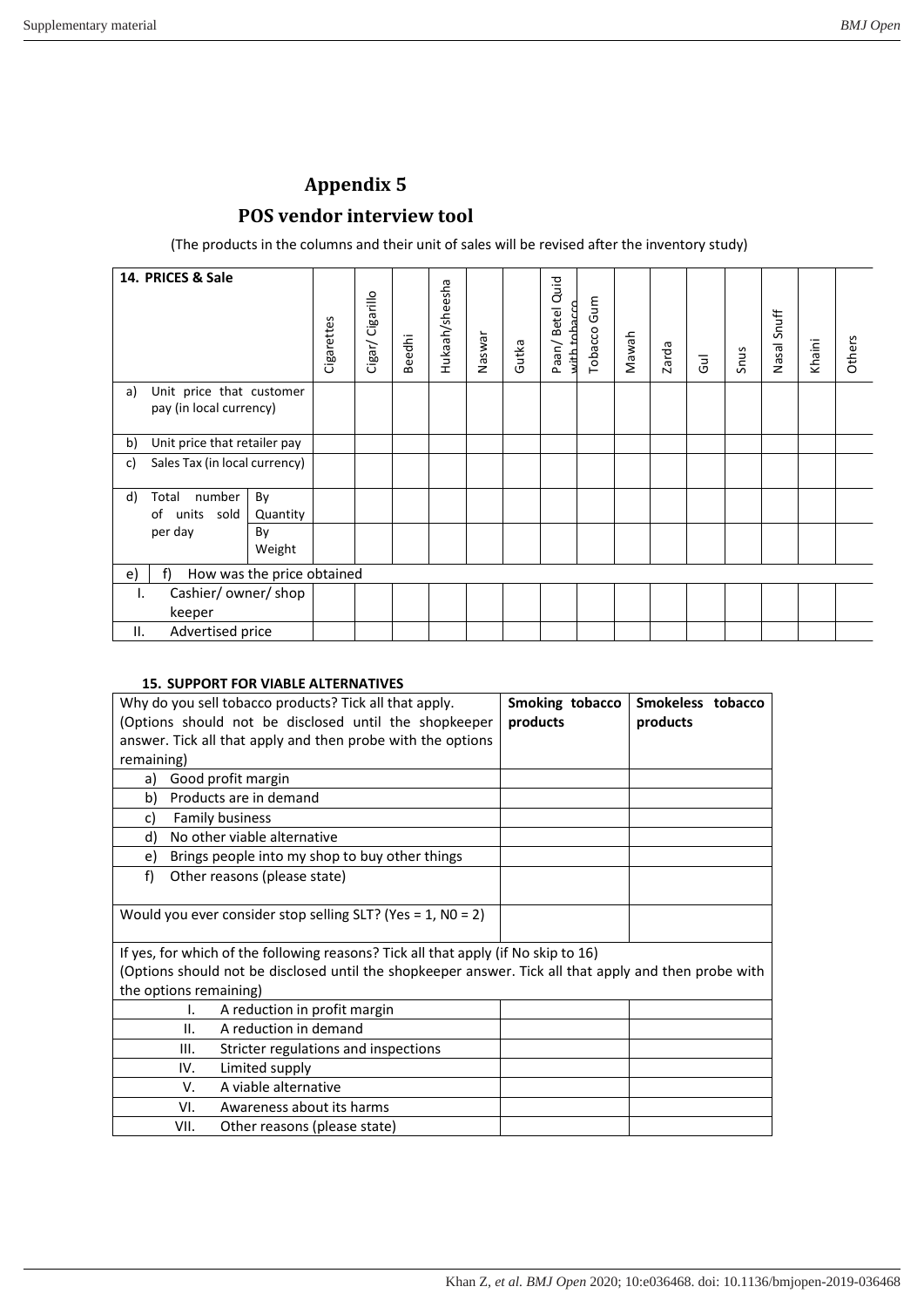# **16. SUPPLIES**

| apply) | Where do you get your<br>supplies? (Tick all that |         | Cigarettes | Cigar/ Cigarillo | <b>Beedhi</b> | Hukaah/sheesh | Naswar | Gutka | <b>Betel</b><br>Paan/ | Gum<br>Tobacco | Zarda | Nawah | $\overline{5}$ | Snus | Snuff<br>Nasal | Khaini | Others |
|--------|---------------------------------------------------|---------|------------|------------------|---------------|---------------|--------|-------|-----------------------|----------------|-------|-------|----------------|------|----------------|--------|--------|
| a)     | Wholesalers (Cash                                 |         |            |                  |               |               |        |       |                       |                |       |       |                |      |                |        |        |
|        | and carry)                                        |         |            |                  |               |               |        |       |                       |                |       |       |                |      |                |        |        |
| b)     | Manufacturers                                     |         |            |                  |               |               |        |       |                       |                |       |       |                |      |                |        |        |
| c)     | Importers                                         |         |            |                  |               |               |        |       |                       |                |       |       |                |      |                |        |        |
| d)     | Unknown source                                    |         |            |                  |               |               |        |       |                       |                |       |       |                |      |                |        |        |
| e)     | Another                                           | shop/   |            |                  |               |               |        |       |                       |                |       |       |                |      |                |        |        |
|        | store                                             |         |            |                  |               |               |        |       |                       |                |       |       |                |      |                |        |        |
| f)     | <b>Others</b><br>state)                           | (Please |            |                  |               |               |        |       |                       |                |       |       |                |      |                |        |        |

| Why do you buy this<br>product<br>from<br>a<br>particular supplier?<br>(Tick all that apply) | Cigarettes | Cigar/ Cigarillo | <b>Beedhi</b> | Hukaah/sheesha | Naswar | Gutka | Paan/Betel Quid     | Tobacco Gum | Mawah | Zarda | $\overline{d}$ | Snus | Nasal Snuff | Khaini | Others |
|----------------------------------------------------------------------------------------------|------------|------------------|---------------|----------------|--------|-------|---------------------|-------------|-------|-------|----------------|------|-------------|--------|--------|
| They are the only<br>a)<br>supplier                                                          |            |                  |               |                |        |       |                     |             |       |       |                |      |             |        |        |
| They can supply<br>b)<br>the<br>required<br>amount                                           |            |                  |               |                |        |       |                     |             |       |       |                |      |             |        |        |
| They are cheap<br>c)                                                                         |            |                  |               |                |        |       |                     |             |       |       |                |      |             |        |        |
| They are nearby<br>d)                                                                        |            |                  |               |                |        |       |                     |             |       |       |                |      |             |        |        |
| They are a friend<br>e)<br>or family member                                                  |            |                  |               |                |        |       |                     |             |       |       |                |      |             |        |        |
| f)<br>They sell products<br>brands<br>or<br>my<br>customers want                             |            |                  |               |                |        |       |                     |             |       |       |                |      |             |        |        |
| They give<br>g)<br>me<br>incentives                                                          |            |                  |               |                |        |       |                     |             |       |       |                |      |             |        |        |
| h)<br>Another<br>reason<br>(please state)                                                    |            |                  |               |                |        |       |                     |             |       |       |                |      |             |        |        |
| What is the nature of<br>the incentive<br>by<br>a                                            |            |                  |               |                |        |       |                     |             |       |       |                |      |             |        |        |
| particular<br>supplier?<br>(Tick all that apply)                                             | Cigarettes | Cigar/ Cigarillo | <b>Beedhi</b> | Hukaah/sheesha | Naswar | Gutka | Betel Quid<br>Paan/ | Tobacco Gum | Mawah | Zarda | $\overline{d}$ | Snus | Nasal Snuff | Khaini | Others |
| $\mathsf{L}$<br>Discount                                                                     |            |                  |               |                |        |       |                     |             |       |       |                |      |             |        |        |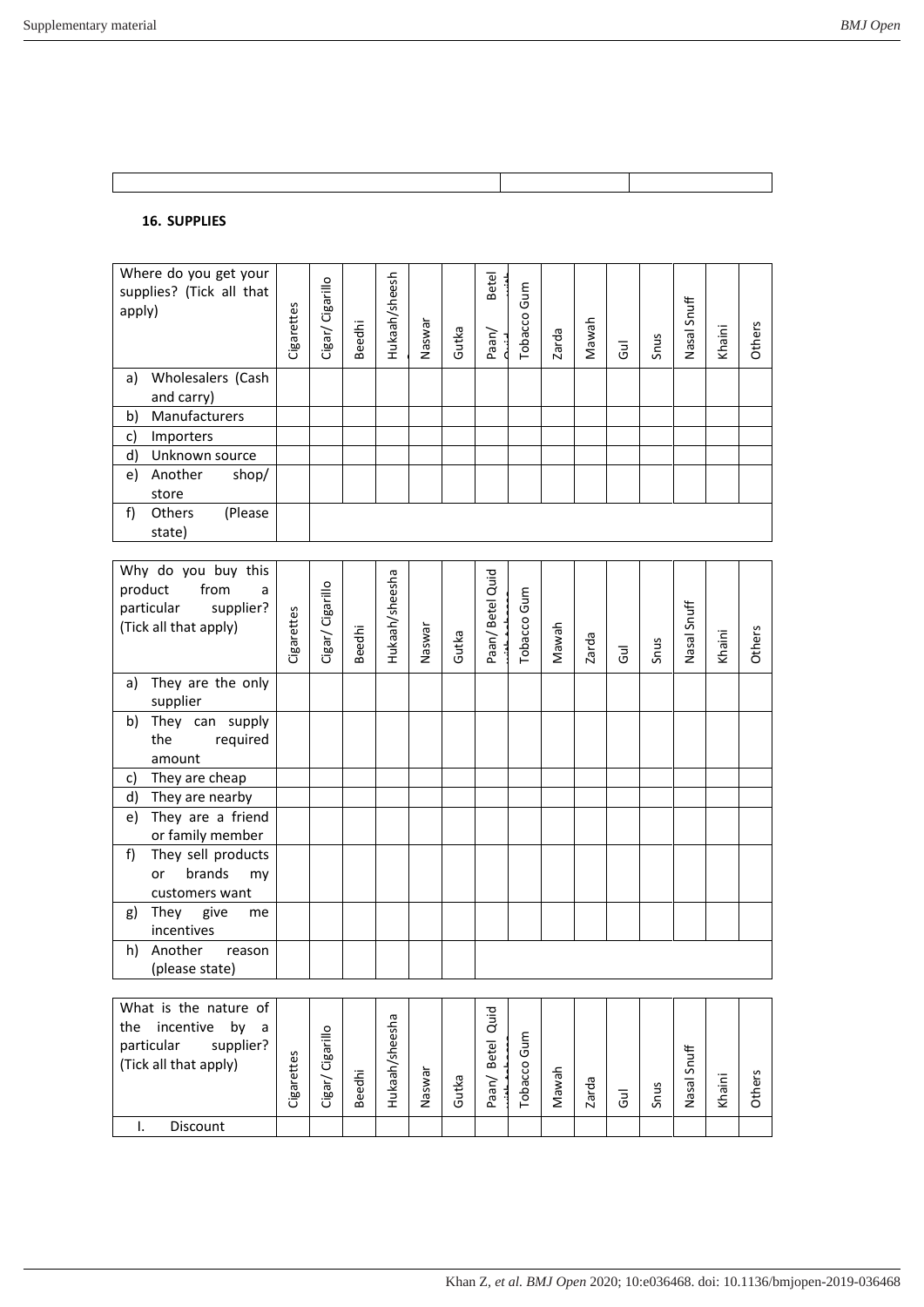| П.       | Promotional<br>Goods  |            |                  |               |                |        |       |                  |             |       |       |            |      |             |        |        |
|----------|-----------------------|------------|------------------|---------------|----------------|--------|-------|------------------|-------------|-------|-------|------------|------|-------------|--------|--------|
| III.     | Point-of-sale         |            |                  |               |                |        |       |                  |             |       |       |            |      |             |        |        |
|          | displays              |            |                  |               |                |        |       |                  |             |       |       |            |      |             |        |        |
| IV.      | Free sample           |            |                  |               |                |        |       |                  |             |       |       |            |      |             |        |        |
| V.       | Others (please        |            |                  |               |                |        |       |                  |             |       |       |            |      |             |        |        |
|          | state)                |            |                  |               |                |        |       |                  |             |       |       |            |      |             |        |        |
|          |                       |            |                  |               |                |        |       |                  |             |       |       |            |      |             |        |        |
| Where    | are<br>your           |            |                  |               |                |        |       |                  |             |       |       |            |      |             |        |        |
|          | suppliers based       |            |                  |               |                |        |       |                  |             |       |       |            |      |             |        |        |
|          | (Tick all that apply) |            |                  |               |                |        |       |                  |             |       |       |            |      |             |        |        |
|          |                       |            |                  |               |                |        |       |                  |             |       |       |            |      |             |        |        |
|          |                       | Cigarettes | Cigar/ Cigarillo | <b>Beedhi</b> | Hukaah/sheesha | Naswar | Gutka | Paan/ Betel Quid | Tobacco Gum | Mawah | Zarda | <b>Gul</b> | Snus | Nasal Snuff | Khaini | Others |
|          |                       |            |                  |               |                |        |       |                  |             |       |       |            |      |             |        |        |
| a)       | Local                 |            |                  |               |                |        |       |                  |             |       |       |            |      |             |        |        |
| b)       | Abroad<br>If          |            |                  |               |                |        |       |                  |             |       |       |            |      |             |        |        |
| c)       | Abroad,<br>Where?     |            |                  |               |                |        |       |                  |             |       |       |            |      |             |        |        |
|          | d) Do you have        |            |                  |               |                |        |       |                  |             |       |       |            |      |             |        |        |
|          | contact               |            |                  |               |                |        |       |                  |             |       |       |            |      |             |        |        |
|          | details of the        |            |                  |               |                |        |       |                  |             |       |       |            |      |             |        |        |
|          | supplier?             |            |                  |               |                |        |       |                  |             |       |       |            |      |             |        |        |
| e)       | If $"d"$<br>Yes,      |            |                  |               |                |        |       |                  |             |       |       |            |      |             |        |        |
|          | Can<br>you            |            |                  |               |                |        |       |                  |             |       |       |            |      |             |        |        |
|          | Provide<br>the        |            |                  |               |                |        |       |                  |             |       |       |            |      |             |        |        |
|          | contact               |            |                  |               |                |        |       |                  |             |       |       |            |      |             |        |        |
|          | details               |            |                  |               |                |        |       |                  |             |       |       |            |      |             |        |        |
| f)       | If $"e"$<br>Yes,      |            |                  |               |                |        |       |                  |             |       |       |            |      |             |        |        |
|          | Contact               |            | (Type of         |               |                |        |       |                  |             |       |       |            |      |             |        |        |
|          | Details<br>of         | Product)   |                  |               |                |        |       |                  |             |       |       |            |      |             |        |        |
|          | suppliers             |            | (Type of         |               |                |        |       |                  |             |       |       |            |      |             |        |        |
|          |                       | Product)   |                  |               |                |        |       |                  |             |       |       |            |      |             |        |        |
|          |                       |            | (Type of         |               |                |        |       |                  |             |       |       |            |      |             |        |        |
| Product) |                       |            |                  |               |                |        |       |                  |             |       |       |            |      |             |        |        |
|          |                       |            | (Type of         |               |                |        |       |                  |             |       |       |            |      |             |        |        |
|          |                       | Product)   |                  |               |                |        |       |                  |             |       |       |            |      |             |        |        |
|          |                       |            |                  |               |                |        |       |                  |             |       |       |            |      |             |        |        |

## **17. TOBACCO ADVERTISING, PROMOTION, AND SPONSORSHIP**

|    | $(Yes = 1, No = 0)$                                                  |                |                  |
|----|----------------------------------------------------------------------|----------------|------------------|
|    | How do you (retailer) try to retain your tobacco customers? Tick all | <b>Smoking</b> | <b>Smokeless</b> |
|    | that apply.                                                          | tobacco        | tobacco          |
| a) | Offer discounts                                                      |                |                  |
| b) | Offer promotional goods                                              |                |                  |
| C) | Offer credit lines                                                   |                |                  |
| d) | Good customer relationships                                          |                |                  |
| e) | Other ways (please state)                                            |                |                  |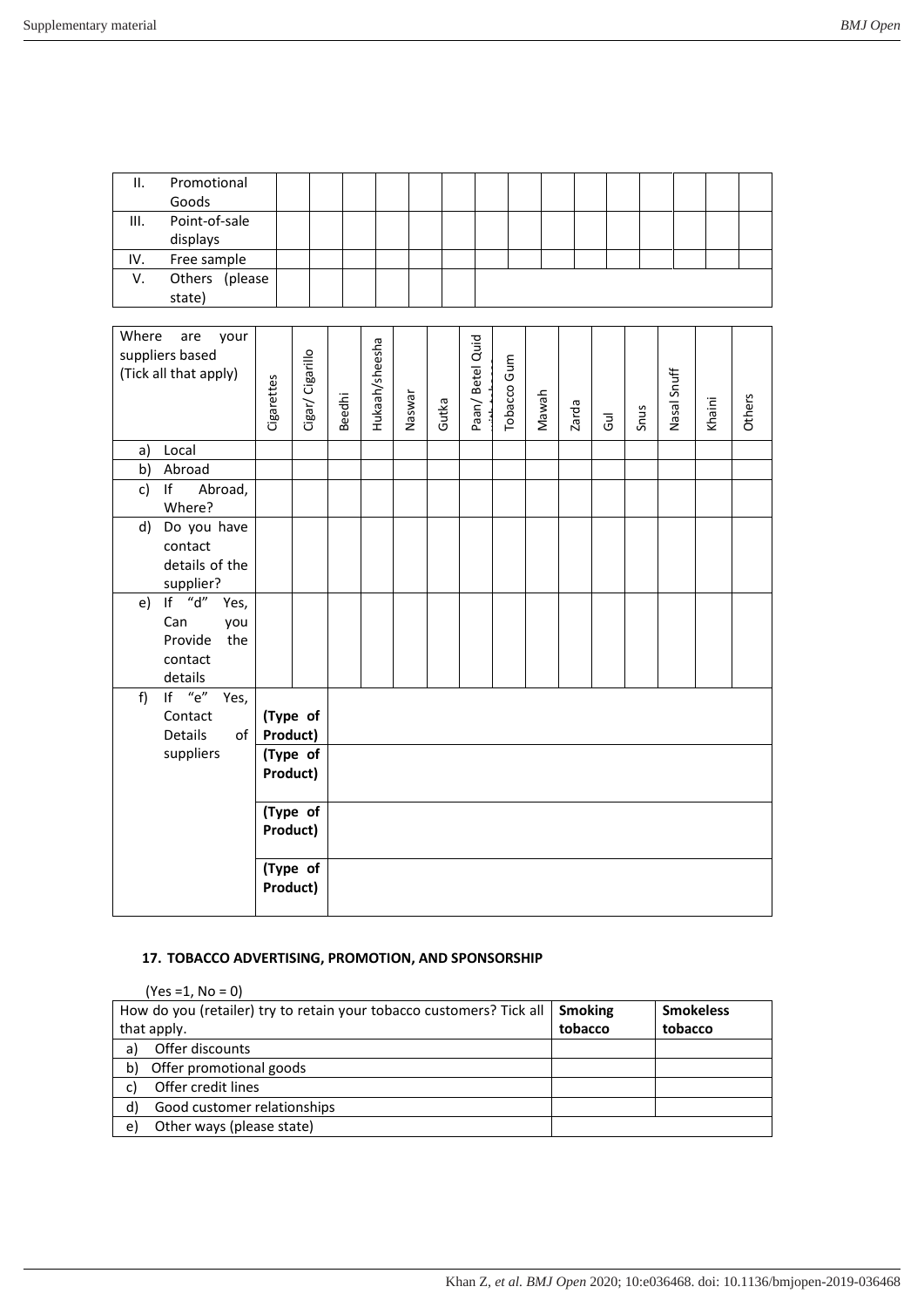### **18. SALES TO/BY MINORS**

|    | $(Yes = 1, No = 0)$                                         | <b>Smoking</b><br>tobacco | <b>Smokeless</b><br>tobacco |
|----|-------------------------------------------------------------|---------------------------|-----------------------------|
| d) | Do you have any sales assistants under the age of 18 years? |                           |                             |
| e) | If yes, what are their ages? Please list.                   |                           |                             |
|    | Are they allowed to sell tobacco products?                  |                           |                             |
| g) | Do you ever sell any tobacco products to young people under |                           |                             |
|    | the age of 18?                                              |                           |                             |
|    | If no, why not?                                             |                           |                             |

| <b>PROFIT</b> |                                                                      | Amount in local currency |
|---------------|----------------------------------------------------------------------|--------------------------|
| a)            | Roughly what amount of profit do you make from daily sales (Overall) |                          |
|               | b) What amount of profit comes from daily cigarettes sale            |                          |
|               | What amount of profit comes from daily smokeless tobacco sale        |                          |

#### **19. EDUCATION AND PUBLIC AWARENESS**

| $(Yes = 1, No = 0)$                                                      |                |                  |  |  |  |  |  |  |  |  |
|--------------------------------------------------------------------------|----------------|------------------|--|--|--|--|--|--|--|--|
| Are you aware of any laws that impact your business of selling           | <b>Smoking</b> | <b>Smokeless</b> |  |  |  |  |  |  |  |  |
| tobacco products?                                                        | tobacco        | tobacco          |  |  |  |  |  |  |  |  |
|                                                                          |                |                  |  |  |  |  |  |  |  |  |
| If yes, please state which law(s) and how it affects your business<br>a) |                |                  |  |  |  |  |  |  |  |  |
|                                                                          |                |                  |  |  |  |  |  |  |  |  |
|                                                                          |                |                  |  |  |  |  |  |  |  |  |
|                                                                          |                |                  |  |  |  |  |  |  |  |  |
|                                                                          |                |                  |  |  |  |  |  |  |  |  |
| Are you visited by any inspector or regulator to inspect and/or test     | <b>Smoking</b> | <b>Smokeless</b> |  |  |  |  |  |  |  |  |
| your tobacco products?                                                   | tobacco        | tobacco          |  |  |  |  |  |  |  |  |
| Inspect products<br>a)                                                   |                |                  |  |  |  |  |  |  |  |  |
| Test products<br>b)                                                      |                |                  |  |  |  |  |  |  |  |  |
| Check your license or registration<br>c)                                 |                |                  |  |  |  |  |  |  |  |  |
| How many visits did you have in the last 3 years?<br>d)                  |                |                  |  |  |  |  |  |  |  |  |
| What happens after the inspection?<br>e)                                 |                |                  |  |  |  |  |  |  |  |  |
| If found not in compliance, nothing happens<br>Ι.                        |                |                  |  |  |  |  |  |  |  |  |
| If found not in compliance, there is a penalty<br>ΙΙ.                    |                |                  |  |  |  |  |  |  |  |  |
| If found in compliance, nothing happens<br>Ш.                            |                |                  |  |  |  |  |  |  |  |  |
| If found in compliance, you are given a certificate<br>IV.               |                |                  |  |  |  |  |  |  |  |  |
| Any other consequences?<br>v.                                            |                |                  |  |  |  |  |  |  |  |  |
| Do you have to disclose the contents of smokeless tobacco products       |                |                  |  |  |  |  |  |  |  |  |
| to any statutory body?                                                   |                |                  |  |  |  |  |  |  |  |  |
| Do you have to send the products to a laboratory, for testing after      |                |                  |  |  |  |  |  |  |  |  |
| Inspection?                                                              |                |                  |  |  |  |  |  |  |  |  |

Signature of the interviewer\_\_\_\_\_\_\_\_\_\_\_\_\_\_\_\_\_\_\_\_\_\_\_\_